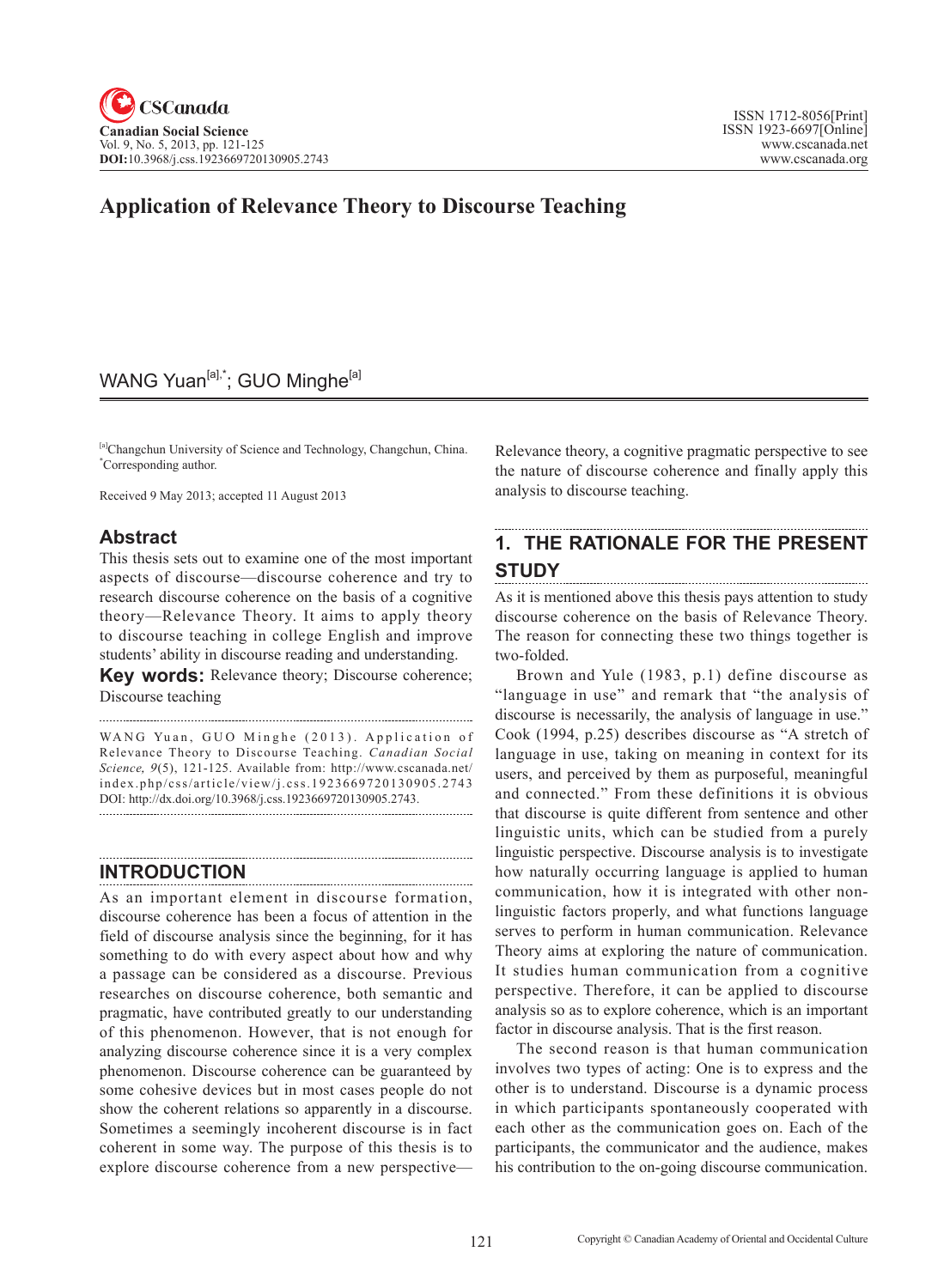So coherence is also a dynamic process, which is achieved by the mutual efforts made by both participants. A successful communication involves contribution of the communicator and the audience: On one hand the communicator manifests his thoughts to his audience with proper linguistic or non-linguistic forms, on the other hand the audience receives and transforms the linguistic or non-linguistic codes into the intended interpretation. Thus, the notion of coherence turns out to be the question of how successful communication is achieved. In order to study how communication can be achieved, Sperber and Wilson put forward two principles of relevance and see communication as an Ostensive-Inferential process. Therefore, Ostensive-Inferential Communication model can be applied to explain how coherence is achieved by the effort of the communicator and the audience.

#### **2. THE OSTENSIVE-INFERENTIAL COMMUNICATION**

Relevance Theory proposed by Sperber and Wilson in their co-edited book, *Relevance: Communication and Cognition* in 1986 aims to explore the nature of human communication. According to Relevance Theory human communication is a certain kind of cognition, which is relevance-oriented. That is to say, people tend to pay attention to the information that seems most relevant to them. The fundamental assumption is that cognition tends to maximize effects with minimum amount of effort. They view communication as an Ostensive-Inferential process in which the communicator makes a guarantee of relevance in ostension and the audience searches for relevance existed by inference.

According to Sperber and Wilson, both the previous Code Model and Inferential Model have certain interpretive power to human communication, though they are different, they are not incompatible; they can be combined in various ways. In general, an encodingdecoding process is subservient to Grice's inferential process. The reason is that linguistic encoding and decoding is necessary, but it's not enough to encode what the communicator really means and the inferential process needs the output of decoding as a piece of evidence about the communicator's intentions. They describe communication as follows:

Verbal communication is a complex form of communication. Linguistic coding and decoding is involved, but the linguistic meaning of an uttered sentence falls short of encoding what the speaker means: It merely helps the audience infer what she means. The output of decoding is correctly treated by the audience as a piece of evidence about the communicator's intentions. In other words, a coding-decoding process is subservient to a Gricean inferential process.

(Sperber & Wilson 1986/1995, p.27)

Sperber and Wilson study communication from a cognitive perspective and argue that communication is not only an inferential process but also an ostensive behaviour. Based on the Inferential Model, they propose the *Ostensive-Inferential Communication.* Following part will be focused on ostension and inference in detail.

## **2.1 An Ostensive Behaviour and Communication**

The behaviour that makes manifest an intention to make something manifest is called "ostensive behaviour" or simply "ostension" by Sperber and Wilson. According to them, "a fact is manifest to an individual at a given time if and only if he is capable at the time of representing it mentally and accepting its representation as true or probably true." (Sperber & Wilson 1986/1995, p.29)

Ostensive behaviour is the behaviour that intends to attract an audience's attention to some phenomenon. In order to achieve a successful communication, a communicator, by the very act of claiming an audience's attention, communicates that the information he is offering is relevant enough to be worth the audience's attention. In the process of ostension the communicator first makes his intention manifest to the audience by some ostensive behaviours, both verbal and non-verbal. Then from which the audience can infer the communicator's intention. Suppose that Peter and Jane are talking about Mary in office. Jane is saying bad things about Mary when John notices that Mary is coming near, so he winks at Jane. Noticing John's hint, Jane can make the assumption that John's behavior is uncommon here, by his behavior he must want to show her something, otherwise it is meaningless. Then she may notice the presence of Mary and stops talking about her. That is she recognizes John's intention. In this case, as a result of John's hint, the presence of Mary is made manifest to Jane. It has become manifest that John had himself noticed Mary and intend Jane to notice her too. John's behavior is an ostensive one.

The study of ostension is from the communicator's point of view, that is, the communicator who produces an ostensive stimulus—verbal and non-verbal—tries to make his intentions manifest to his audience, from which the audience can infer what he means. Ostensive behaviour is human intentional, which can be both verbal and nonverbal. That is communication *as an ostensive process.*

## **2.2 An Inferential Process and Communication**

Sperber and Wilson agree with Grice that communication is not simply a matter of encoding and decoding, but also involves inference. The crucial mental faculty that enables human beings to communicate with one another is the ability to draw inferences from people's behaviour. According to Grice, the fundamental principle of communication is CP and its maxims. By obeying or violating them, the audience can infer the implicature of the communicator. However, according to Sperber and Wilson there is no CP and such rules that people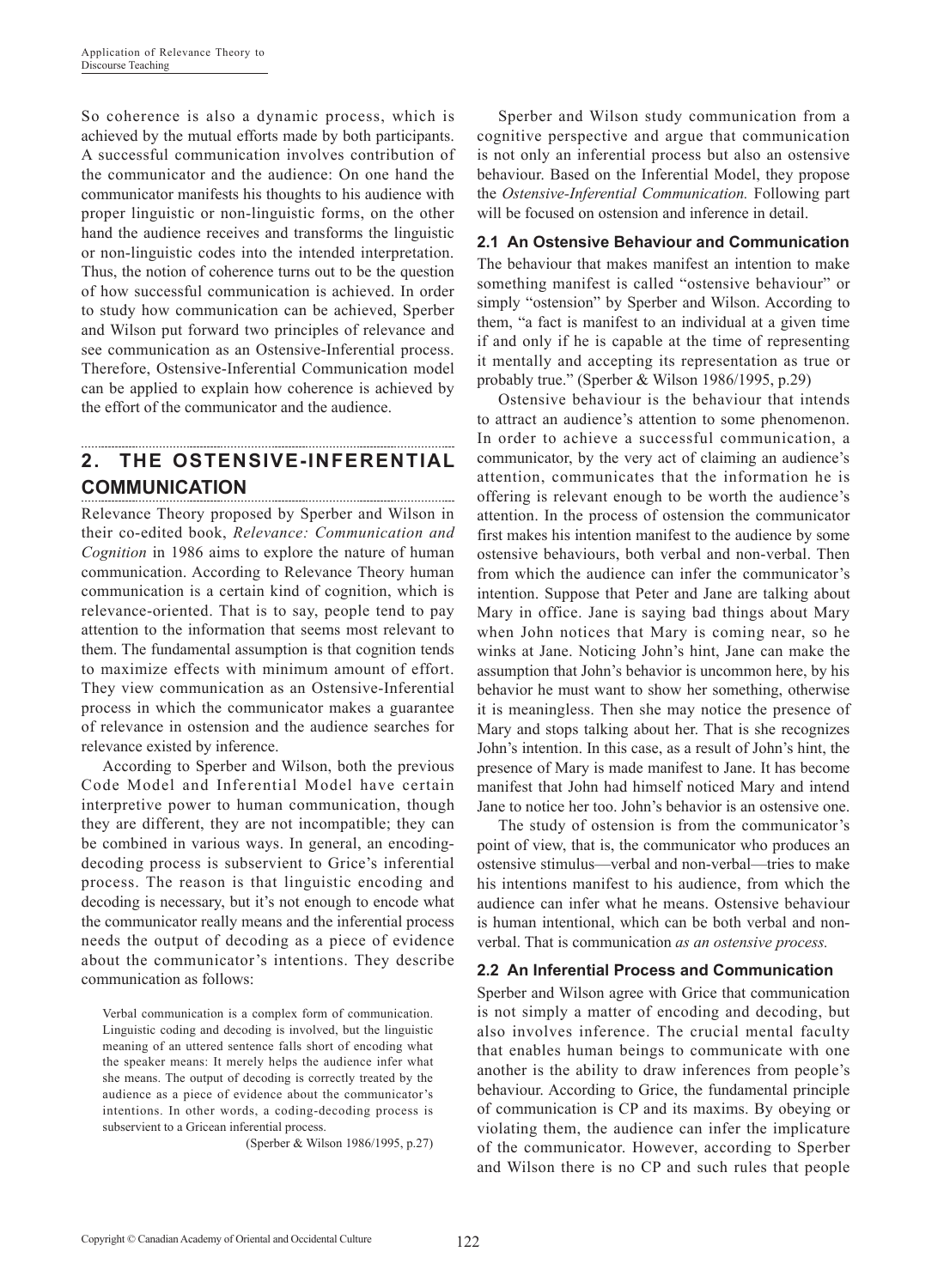must obey in communication. Though they propose the principle of relevance, it's not a rule that governs the process of communication. Communicators do not follow the principle of relevance, nor do they violate it even if they want to, because the principle of relevance applies without exception: Every act of ostensive communication communicates a presumption of relevance. Relevance is fundamental to communication, not because communicators obey the maxims of relevance, but because relevance is fundamental to cognition.

According to Sperber and Wilson, people make inference not based on CP and its maxims but on the basis of mutual cognitive environments between the communicator and the audience. They define cognitive environment of an individual as "a set of facts that are manifest to him." (Sperber & Wilson 1986/1995, p.39) They use cognitive environment to replace shared knowledge because according to them the notion of what is manifest to an individual is clearly weaker than the notion of what is actually known or assumed. A fact can be manifest without being known; all the individual's actual assumptions are manifest to him, but many more assumptions which he has not actually made are manifest to him, too. The success of communication is built on the basis of mutual cognitive environments between the communicator and the audience instead of the mutualknowledge or shared knowledge.

Therefore, from the audience's point of view, after receiving the ostension, he first decodes the information from the communicator's ostensive behaviour and treats the evidence he gets from the decoding as a part of premises. Then he infers towards a certain direction by combining the utterance meaning (the new information) with the information manifested in his cognitive environment to achieve a successful communication. That is communication as an *Inferential Process.*

### **2.3 Nature of Ostensive-Inferential Communication**

According to Relevance Theory, communication is both an ostensive behaviour and an inferential process. They are one and the same process but seen from two different angles. From the communicator's point of view, it is an ostension that the communicator makes his intention mutually manifest by certain ostensive behaviours and from the audience's point of view, it is an inferential process that the audience infers the communicator's intention based on the ostensive behaviours of the communicator.

To combine these two sides together, a complete characterization of communication—Ostensive-Inferential Communication can be achieved. Sperber and Wilson define Ostensive-Inferential Communication as follow.

Ostensive-Inferential Communication: The communicator produces a stimulus which makes it mutually manifest to communicator and audience that the communicator intends, by means of this stimulus, to make manifest or more manifest to the audience a set of assumptions I.

(Sperber & Wilson, 1986/1995, p.63)

In the process of communication the communicator may make manifest a set of assumptions to the audience by his ostensive behaviour and from which the audience infers the communicator's intention. Here one point should be paid attention to is that how the audience can infer the intended interpretation of the communicator since the communicator can make manifest several assumptions by one ostensive behaviour. It is at this point that *principle of relevance* and the *presumption of optimal relevance* come in. Sperber and Wilson claim that "ostension comes with a tacit guarantee of relevance." (Sperber & Wilson, 1986/1995, p.49). That is to say, the communicator makes a guarantee of relevance by his ostensive behaviour and makes the audience believe that it is worth paying effort to process.

# **3. APPLICATION OF RELEVANCE THEORY TO DISCOURSE TEACHING**

Discourse teaching is the communication between teacher and students in class. The present teaching method prefers that the class should not be dominated only by the teacher, but encourages the involvement of the students, that is, the interactive teaching between teacher and students. This does not mean that the teacher's role is unimportant. Instead, the teacher is like a conductor of an orchestra, who directs the process of the class. He gives advice, provides explanations, helps find suitable materials and leads the students to think by themselves. In class the teachers' ostensive behaviors directly influence the students. They should choose the suitable ways to express themselves, that is, by this way the students can achieve more information with less effort. They should also encourage the involvement of the students. Pair work, group work and class work among students are preferred. Teachers and students cooperate with each other and participant in the teaching and learning process so that the students have more opportunities to interact with the teachers and their classmates. This way of teaching can arouse student's initiative, develop their potential and strengthen their communicative abilities.

Coherence is an important feature in discourse. To understand a discourse thoroughly, people must be clear about the coherent relations in discourse. According to Relevance Theory, coherence can be achieved by searching for relevance to get contextual effects. The greater the effects are, the greater the relevance will be. That is, the communicator makes a guarantee of relevance in communication and the audience tries to find the contextual effects of utterances in discourse, and finally recognizes the relevance. Therefore, in discourse teaching the teacher should help the students to find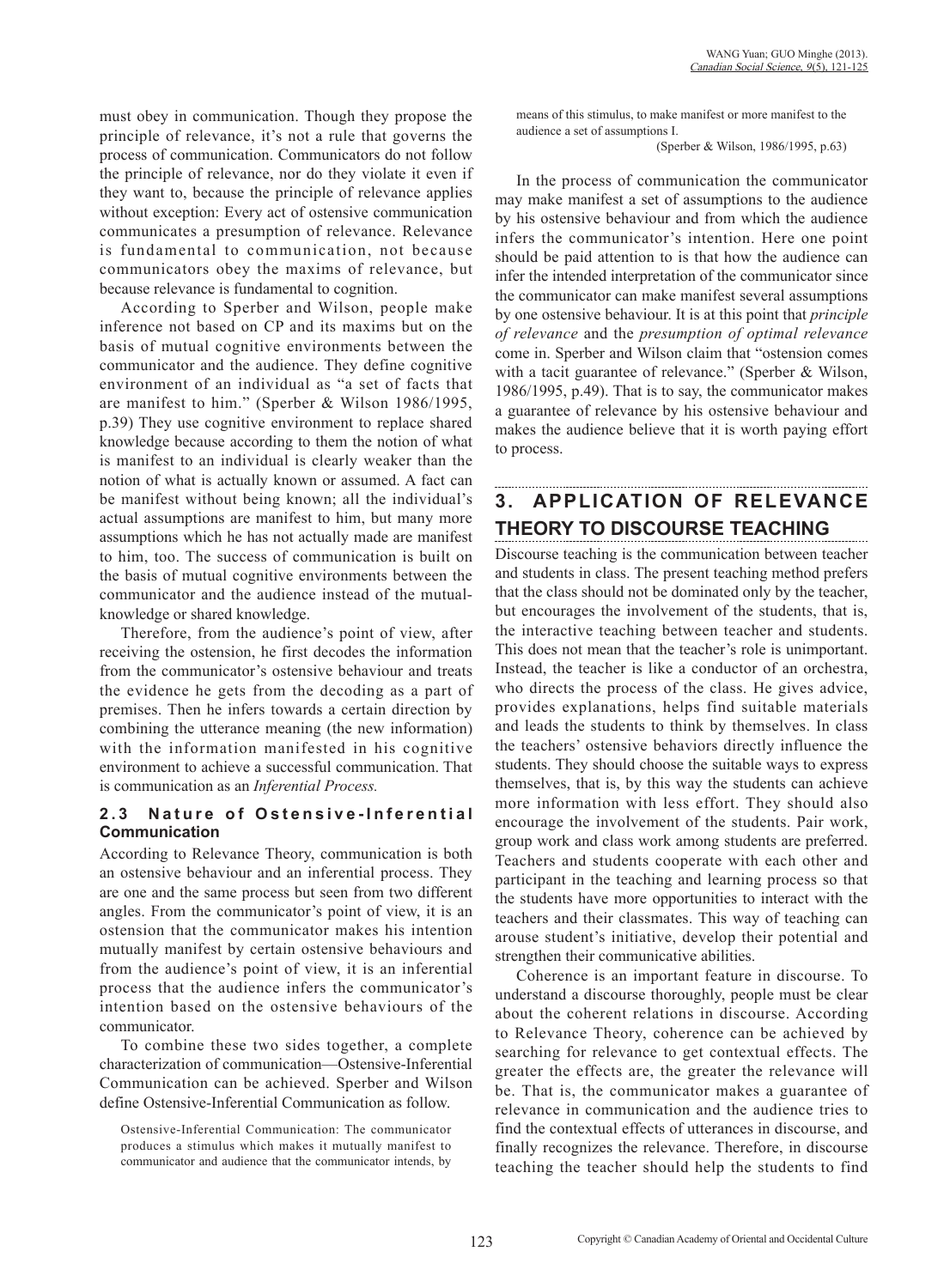the relevance exists in discourse by providing adequate relevant information to enrich the students' cognitive environment so that they can find the coherent relations in discourse. The teacher should provide background knowledge of the discourse and helps the students to activate the relevant information, based on which students can generalize hypothesis and predictions about the discourse. They can test their hypothesis, correct their prediction, extend prediction and confirm their comprehension in the reading process.

To activate the students' relevant knowledge, the teacher can hold discussions, present questions and provide necessary information for them. Before reading, the teacher can call the students' attention to the title, the illustration of the discourse, and the questions related to the discourse. These can serve as important clues to the gist of the discourse and the author's central intention, thus arouse the students' interest, inspire their imagination, and acquaint them with the main points and the style of the discourse. In the process of teaching, the teacher should create a reading environment conductive to the students' forming, confirming and revising their predictions. He can achieve this by requiring the students to predict and reflect on what the discourse is going to talk based on the preceding discourse information and knowledge in their cognitive environment as well as their experience. The students can ask why the author arranges the discourse in this way but not that way; what he will say next, that is, to encourage the students to make dialogue with the author. It is obvious that the greater the students' knowledge about the discourse, the better their understandings will be. Therefore, the teacher should try all means to enlarge the students' background knowledge, especially, when the discourse involves the cultural knowledge. Culture is an all-embracing notion that includes all aspects of human life. Language, as a part of culture, is also influenced by it. Due to its different history, each nation forms its own unique culture, which is consequently reflected in the way of language use. Therefore, in discourse teaching the teachers have the following responsibilities.

• To get the students familiar with cultural differences, especially the difference in discourse organizing.

• To help the students transcend their own culture and see things as the members of the target culture will.

• To emphasize the inseparability of understanding language and understanding culture through various classroom practices.

As a matter of fact, discourse learning can be regarded as the communication between the writers and the readers. When the writer arranges his writing, he always has the target readers in his mind, which influences his ostensive behavior—the way that he chooses to express himself. While in reading the reader should make constant

interaction with the writer through the writing so as to fully understand the writer's intention. Therefore, in the process of discourse learning except the effort made by the teacher, the students should also actively get involved in it. They should try their best to find the coherent relations in the discourse and to get a profound understanding to the discourse.

So far the author has studied discourse as a dynamic process and focused on the factors that influence or determine the comprehension of a discourse. While discourse is both a dynamic process and a static product, so discourse teaching also involves the teaching of vocabulary, grammar, sentence structure, rhetorical devices, etc. In the process of discourse teaching, the teacher explains the language points; analyze the rhetorical relations between sentences, and helps the students to find the cohesive devices make a discourse coherent. Here the author will not discuss discourse-as-product in detail, for the analysis is focused on the cooperation between the teacher and the students to the better understanding of discourse based on the analysis of discourse coherence on the framework of ostensive-inferential communication model formulated in Relevance Theory.

Based on the above analysis, the role of teacher is generalized as follows:

● To provide adequate information about the discourse to the students, such as the background of the discourse and the author,

• To present the main idea of the discourse to the students, let them have a basic understanding about the discourse,

• To encourage the involvement of the students by asking questions relevant to the discourse or organizing group work,

• To analyze the discourse and constantly enlarge the cognitive environment of the student with the process of discourse understanding, let the students find the coherent relations in the discourse by various cohesive devices and find relevance existed in the discourse,

• To infer the intention of the author in writing the sentence, the paragraph and the discourse.

As it is mentioned above, to make better understanding of a discourse it is not enough to pay attention to linguistic factors, one should also pay attention to nonlinguistic factors relevant to the discourse, such as culture, encyclopedic knowledge, etc. In discourse teaching, the teacher should not only help the students to recognize the coherent relations in a discourse realized by cohesive devices but also by searching for relevance existed in a discourse. Students should get actively involved in the learning process and make their own contribution in interpreting the discourse. The co- involvement of teacher and students in discourse teaching is fundamentally important and necessary.